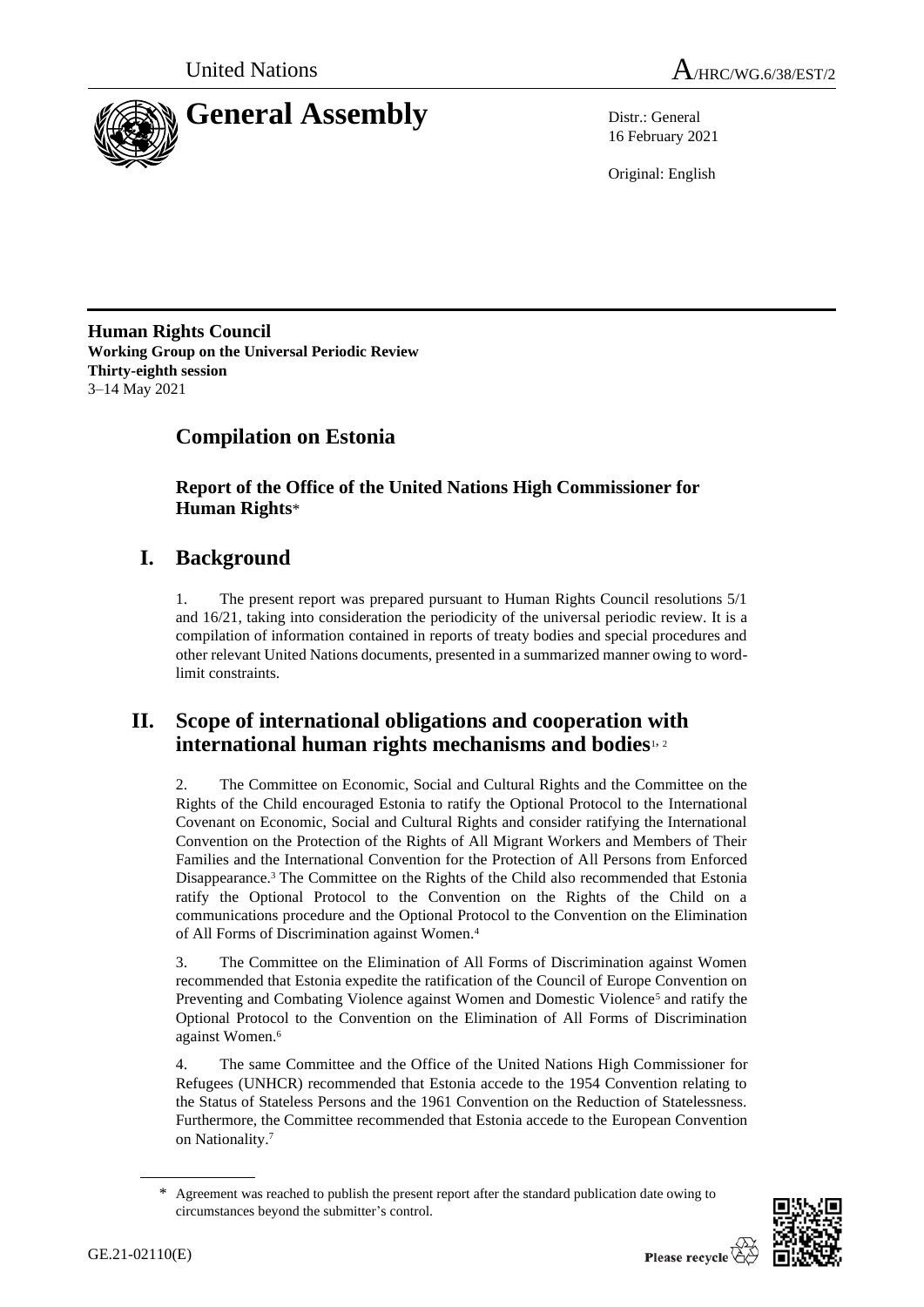5. The United Nations Educational, Scientific and Cultural Organization (UNESCO) recommended that Estonia ratify the Convention against Discrimination in Education.<sup>8</sup>

6. The Human Rights Committee adopted Views on a communication alleging violations by Estonia of rights protected under the International Covenant on Civil and Political Rights.<sup>9</sup>

## **III. National human rights framework**<sup>10</sup>

7. The Human Rights Committee welcomed the expansion of the mandate of the Chancellor of Justice. Nevertheless, it recommended that Estonia step up its efforts to ensure that its national human rights institution is in full compliance with the principles relating to the status of national institutions for the promotion and protection of human rights (the Paris Principles), including by strengthening further the independence of the Chancellor of Justice.<sup>11</sup> The Committee on Economic, Social and Cultural Rights made a similar recommendation.<sup>12</sup>

8. The Committee on the Rights of the Child welcomed the granting of the competence of the Ombudsperson for Children to the Chancellor of Justice and the creation of an advisory committee to support those new functions. It expressed concern, however, that there was insufficient awareness among children about the individual complaint mechanism. It recommended that Estonia explain in a child-friendly manner through relevant channels (including among the Russian-speaking population) the possibility for children to exercise their right of complaint.<sup>13</sup>

9. The Committee on the Elimination of All Forms of Discrimination against Women noted with concern that Estonia lacked a national human rights institution in accordance with the Paris Principles and that the Gender Equality and Equal Treatment Commissioner could not issue legally binding decisions or take cases of discrimination against women to court either on behalf of the complainant or ex officio in cases of general interest. It recommended that Estonia strengthen the mandate of the Gender Equality and Equal Treatment Commissioner.<sup>14</sup>

10. The Committee on the Rights of the Child expressed concern that Estonia did not have a comprehensive cross-sectoral policy to ensure that all State policies and programmes were compliant with the Convention on the Rights of the Child. It recommended that Estonia strengthen the mandate of the Child Protection Council at the interministerial level to ensure that it had sufficient authority to coordinate all activities related to the implementation of the Convention at cross-sectoral, national, regional and local levels. The Committee also recommended that Estonia develop a comprehensive policy on children that encompassed all areas covered by the Convention and that it ensure coordination and complementarity among government entities; and, on the basis of the policy, develop a strategy containing the elements for its application.<sup>15</sup>

## **IV. Implementation of international human rights obligations, taking into account applicable international humanitarian law**

## **A. Cross-cutting issues**

#### **1. Equality and non-discrimination**<sup>16</sup>

11. The Human Rights Committee was concerned that the Equal Treatment Act did not afford equal protection against discrimination on all the grounds prohibited under the International Covenant on Civil and Political Rights in all spheres of life and recommended that Estonia amend that Act.<sup>17</sup> The Committee on Economic, Social and Cultural Rights was concerned that the Equal Treatment Act only prohibited discrimination on the grounds of religion or views, age, disability and sexual orientation in areas relating to working life and the acquisition of professional qualifications. It recommended that Estonia amend without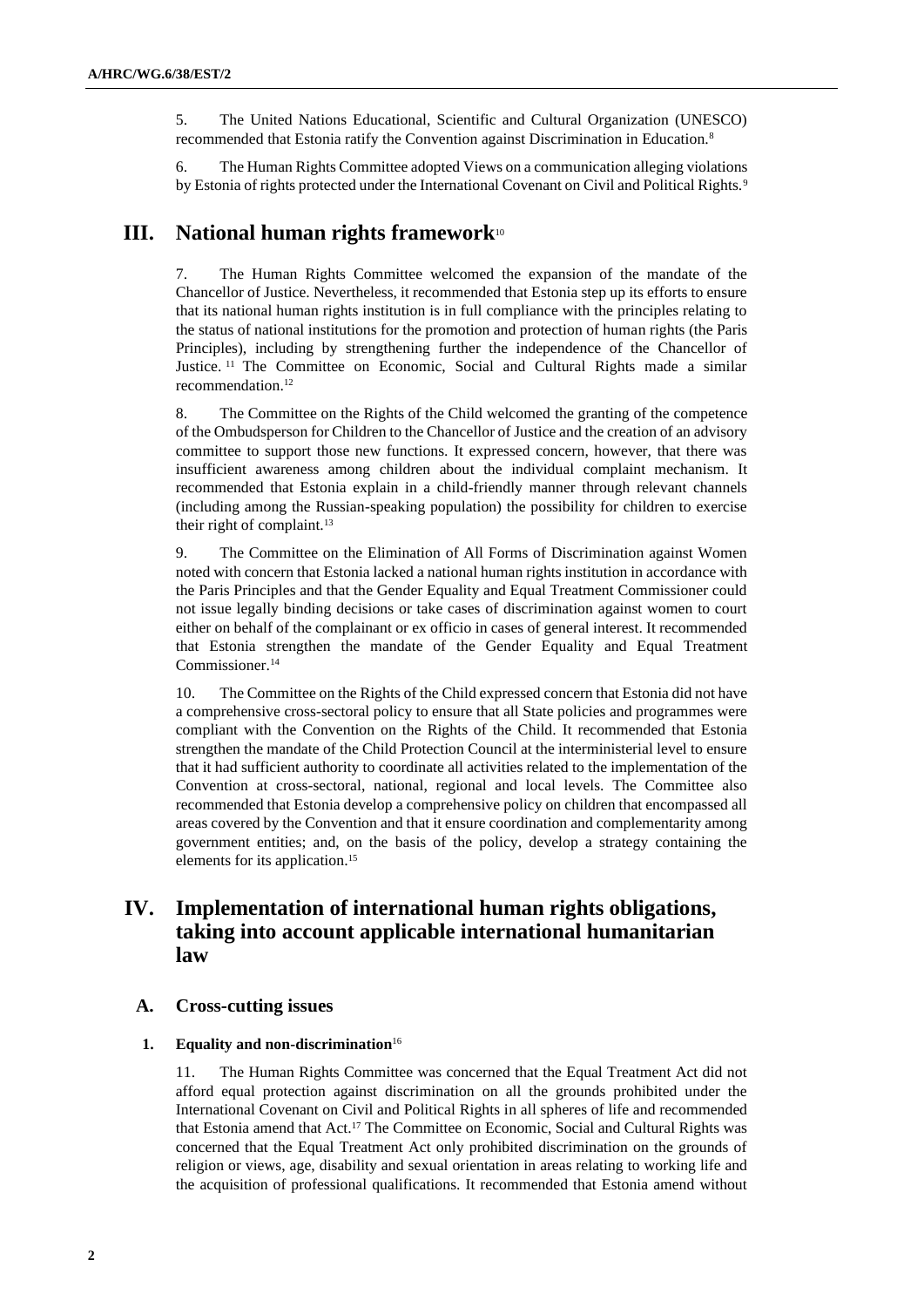delay the Act to ensure that it prohibits all direct, indirect and intersectional forms of discrimination and to provide effective remedies for victims of discrimination.<sup>18</sup>

#### **2. Development, the environment, and business and human rights**<sup>19</sup>

12. The Committee on Economic, Social and Cultural Rights expressed concern regarding the high incidence of poverty among the unemployed, single-parent families and families with many children. It was also concerned that the threshold of negative income tax  $(6500)$ was below the minimum wage ( $\epsilon$ 540 in 2019). The Committee urged Estonia to take effective measures to reduce the high at-risk-of-poverty rate, including through adequate social assistance and active employment services, and to take every possible measure to target the most disadvantaged individuals living under the absolute poverty line.<sup>20</sup>

## **B. Civil and political rights**

### **1. Right to life, liberty and security of person**<sup>21</sup>

13. The Human Rights Committee indicated that Estonia should amend its criminal legislation and ensure that all allegations of torture and ill-treatment were promptly and thoroughly investigated by an effective and fully independent and impartial body, that perpetrators were prosecuted and, if convicted, punished with sanctions commensurate with the nature and gravity of the crime, and that victims and, where appropriate, their families were provided with full reparation, including rehabilitation and adequate compensation.<sup>22</sup>

14. The same Committee expressed concern about allegations of abusive use of means of restraint in prisons and in mental health facilities. It recommended that Estonia ensure that means of restraint were used for strictly limited periods and only when justifiable and proportionate, that it should strengthen the safeguards against abusive use of means of restraint and that it should investigate any cases of misuse of restraints and take appropriate remedial action.<sup>23</sup>

15. The same Committee indicated that Estonia should ensure that any exceptions to the right of notification of custody were clearly defined and time-barred, and that sufficient safeguards were in place against the misuse of such exceptions.<sup>24</sup>

## **2. Administration of justice, including impunity, and the rule of law**<sup>25</sup>

16. The Committee on the Rights of the Child was concerned that the Juvenile Sanctions Act did not support the principle of restorative justice since sanctions tended to have a punitive connotation. It was also concerned that children did not receive sufficient support and protection when participating in criminal or civil proceedings and that the presence of a lawyer was not mandatory during police questioning of juveniles detained on suspicion of having committed a misdemeanour. The Committee recommended that Estonia bring its juvenile justice system fully into line with the Convention on the Rights of the Child and other relevant standards.<sup>26</sup>

## **3. Fundamental freedoms and the right to participate in public and political life**<sup>27</sup>

17. The Human Rights Committee expressed concern that the current legal framework did not provide comprehensive protection against hate speech and hate crimes owing to, inter alia, the light penalties and the high threshold for the offence of incitement to hatred, violence or discrimination under article 151 of the Criminal Code. It recommended that Estonia align that article with articles 19 and 20 of the International Covenant on Civil and Political Rights and the Committee's general comment No. 34 (2011).<sup>28</sup>

18. The Special Rapporteur on the promotion and protection of the right to freedom of opinion and expression, the Special Rapporteur on the rights to freedom of peaceful assembly and of association and the Special Rapporteur on the situation of human rights defenders sent a joint letter regarding the alleged stigmatization of a human rights defender advocating for the rights of linguistic minorities.<sup>29</sup> The Government of Estonia replied.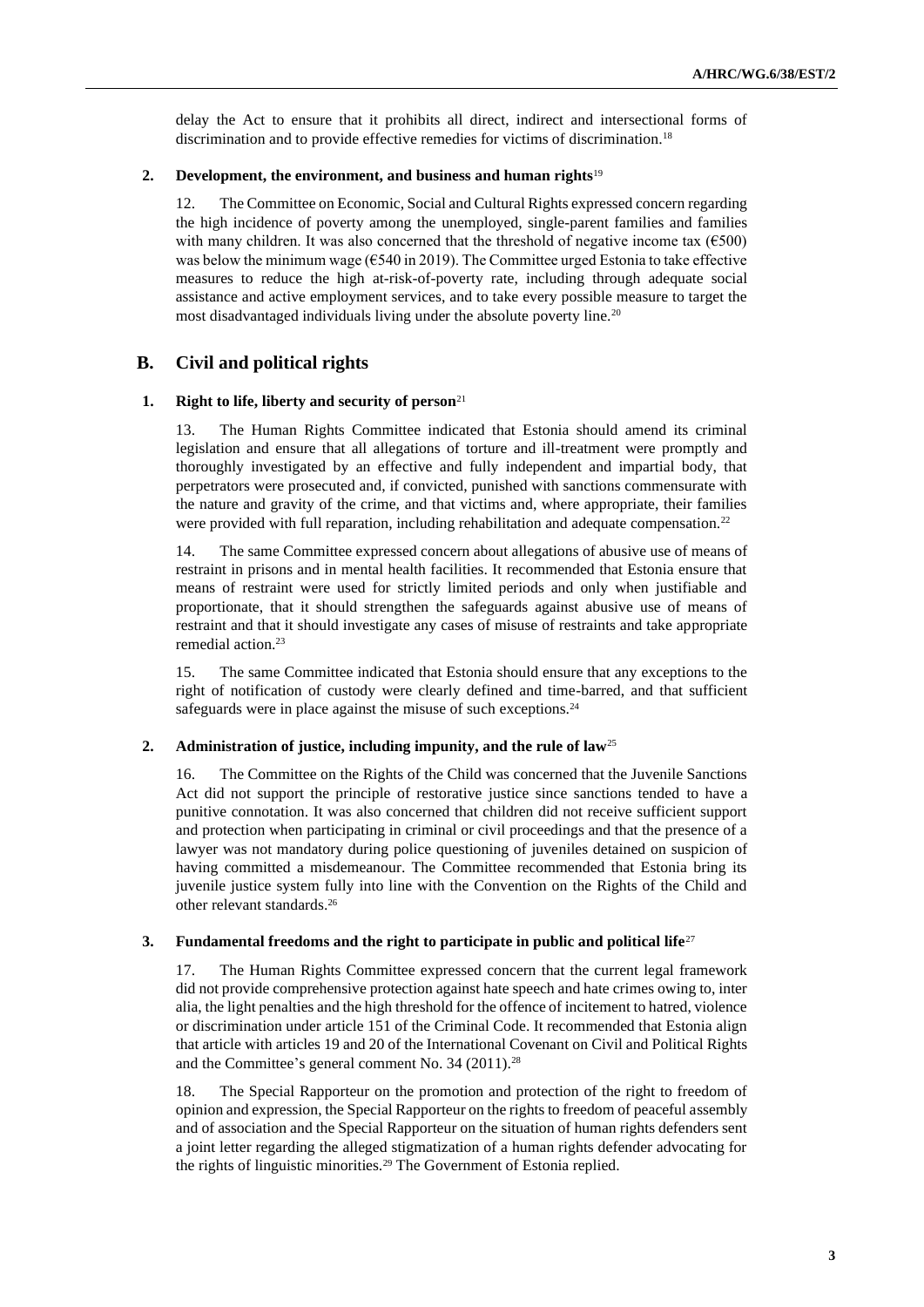## **4. Prohibition of all forms of slavery**<sup>30</sup>

19. The Committee on the Elimination of All Forms of Discrimination against Women noted with concern that Estonia continued to be a source, transit and destination country for trafficking in women and girls for purposes of sexual exploitation and forced labour. It recommended that Estonia ensure that cases of trafficking were effectively investigated and the perpetrators prosecuted and adequately punished; provide capacity-building for law enforcement officials on early identification and referral of victims of trafficking; increase funding for shelters run by both the State and non-governmental organizations and medical, psychological and social reintegration services for victims of trafficking; and strengthen the gender sensitivity of support services for victims of trafficking and of witness protection programmes.<sup>31</sup>

### **5. Right to privacy and family life**<sup>32</sup>

20. The Human Rights Committee expressed concern that data retention regulations provided for a blanket retention of communication data. It was also concerned about the lack of sufficient safeguards against arbitrary interference with the right to privacy with regard to surveillance and interception activities by State security and intelligence agencies and with regard to intelligence-sharing with foreign entities. The Committee recommended that Estonia bring its regulations governing data retention and access thereto, surveillance and interception activities, and those relating to the intelligence-sharing of personal communications, into full conformity with the International Covenant on Civil and Political Rights. It added that any such interference with privacy should require prior authorization from a court or other suitable independent body.<sup>33</sup>

21. Although welcoming the reduction in the number of children living in institutional care, the Committee on the Rights of the Child remained concerned about the situation of children deprived of a family environment. It recommended that Estonia support and facilitate family-based care for children and strengthen the alternative care system; ensure periodic review of the placement of children in foster care and institutions; establish a standard for shelter service; and regulate by law follow-up support for young people leaving alternative care and provide the support necessary, until the age of 25 years.<sup>34</sup>

## **C. Economic, social and cultural rights**

## **1. Right to work and to just and favourable conditions of work**<sup>35</sup>

22. The Committee on Economic, Social and Cultural Rights expressed concern about the structural causes of unemployment and recommended that Estonia intensify its efforts to improve its vocational education and training programmes in order to provide the workforce with the skills and knowledge to keep up with the changing demands of the labour market.<sup>36</sup>

23. The same Committee remained concerned that article 59 of the Civil Service Act did not allow civil servants to exercise the right to strike. The Committee recommended that Estonia review the Civil Service Act with a view to allowing civil servants who do not provide essential services to exercise their right to strike.<sup>37</sup> The Human Rights Committee echoed the recommendation made by the Committee on Economic, Social and Cultural Rights.<sup>38</sup>

24. The Committee on Economic, Social and Cultural Rights was concerned that the incidence of occupational accidents had increased and recommended that Estonia prevent and mitigate the risks of occupational accidents and diseases and that it strengthen the capacity of the Labour Inspectorate to monitor working conditions.<sup>39</sup>

25. The same Committee expressed concern regarding the gender pay gap, which remained wide, and recommended that Estonia intensify its efforts to tackle the root causes of and close the gender pay gap, including through the expeditious adoption of the pending amendments to the Gender Equality Act and the full implementation of the Welfare Development Plan for 2016–2023. It also recommended that the principle of equal pay for work of equal value be effectively enforced through compulsory pay disclosure and labour inspections.40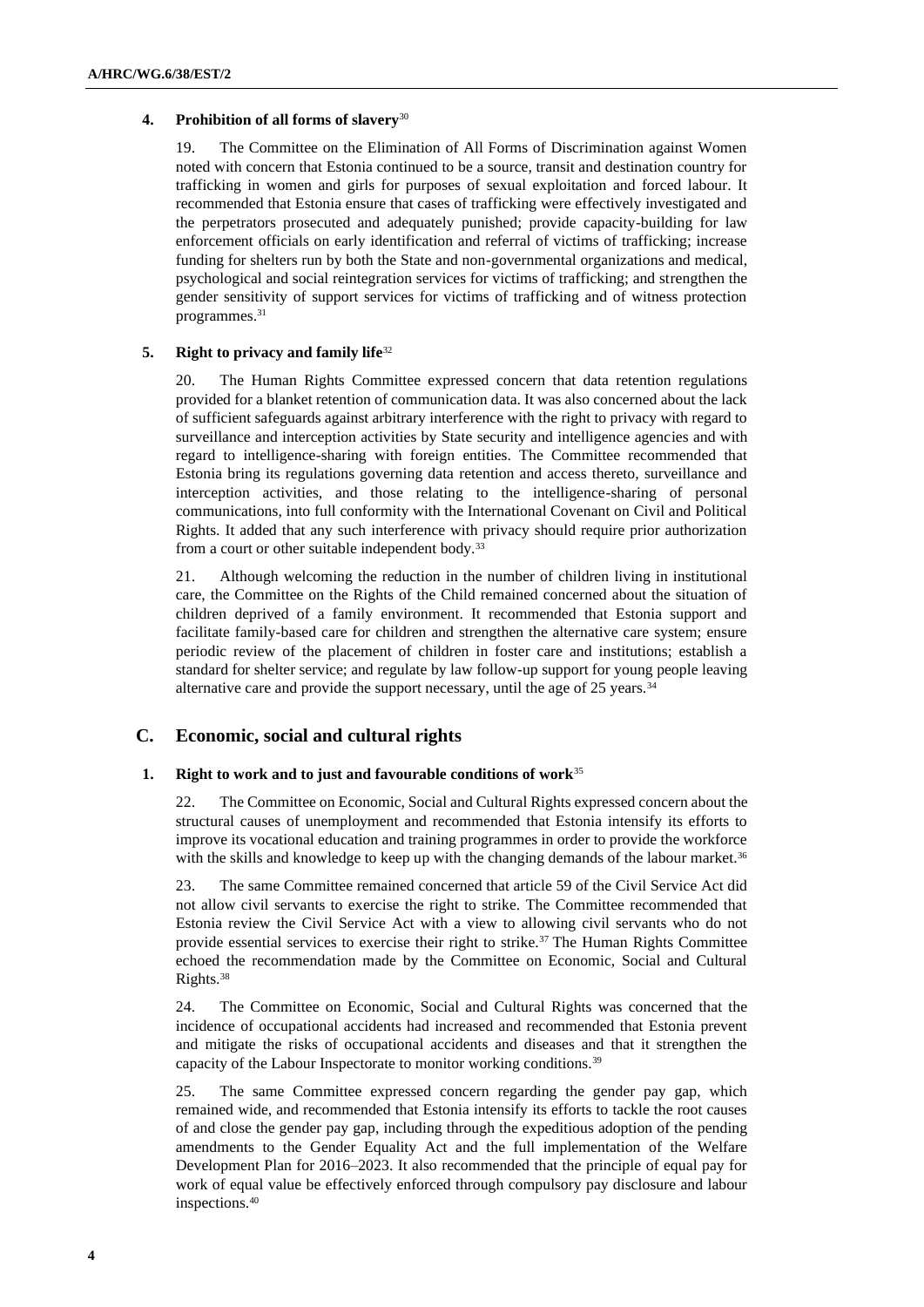#### **2. Right to social security**<sup>41</sup>

26. The Committee on Economic, Social and Cultural Rights was concerned that the level of the State pension insurance, which was below the at-risk-of-poverty line, was not sufficient to ensure beneficiaries an adequate standard of living. It recommended that Estonia ensure that the level of State pension insurance benefits was sufficient to provide beneficiaries with an adequate standard of living and to reduce the prevalence of pensioners at risk of poverty and that it extend the coverage of the mandatory funded pension scheme to the selfemployed.<sup>42</sup>

27. The same Committee reiterated its concern that the unemployment insurance benefit was not paid in cases where the employment contract had been terminated due to professional fault. The Committee was also concerned about the low coverage of the unemployment insurance benefit and the unemployment allowance schemes. It recommended that Estonia rescind the condition imposed on the payment of unemployment benefits and ensure that unemployment benefits covered all workers, including the self-employed and workers in the informal economy.<sup>43</sup>

### **3. Right to an adequate standard of living**<sup>44</sup>

28. The same Committee expressed concern regarding the shortage of housing, particularly social housing, despite the investment made in recent years in that area. It also regretted the prevalence of homelessness, of inadequate or substandard housing and the substantive and procedural safeguards in domestic law in cases of eviction. The same Committee reiterated its previous recommendations for Estonia to address the shortage of housing, especially social housing for disadvantaged and marginalized individuals and groups.<sup>45</sup>

#### **4. Right to health**<sup>46</sup>

29. The same Committee was concerned about the consistently high suicide rate in the country, particularly among men, and the high and growing number of teenagers with mental health conditions. It recommended that Estonia adopt a national mental health policy and intensify its efforts to tackle and address the root causes of the prevalence of, and increase in, mental health conditions and to provide individuals and groups who are at risk of suicide with effective prevention programmes and support services.<sup>47</sup> The Committee on the Rights of the Child too was concerned about the increase in the suicide rate in the age group of 15 to 19 years. It recommended that Estonia strengthen its efforts to prevent adolescent suicides, including by ensuring that all professionals working with children were adequately trained to identify and address early suicidal tendencies and mental health problems.<sup>48</sup>

30. The Human Rights Committee was concerned that no comprehensive regulations appeared to be in place for seeking prior consent to psychiatric treatment and that legal and procedural safeguards for involuntary treatment of persons with psychosocial or intellectual disabilities may not be sufficient to guarantee their rights and interests. The Committee recommended that Estonia put in place such comprehensive procedures and that nonconsensual psychiatric treatment may only be applied, if at all, in exceptional cases as a measure of last resort and when absolutely necessary.<sup>49</sup>

31. The Committee on the Elimination of All Forms of Discrimination against Women recommended that Estonia address the high rates of alcohol abuse and alcohol-related deaths among young women, ensure affordable access to sexual and reproductive health services and reduce the waiting periods for obtaining health appointments, in particular with respect to sexual and reproductive health services. It also recommended that Estonia ensure that rural, older and marginalized women were not excluded from health services.<sup>50</sup>

32. The Committee on Economic, Social and Cultural Rights recommended that Estonia combat the social stigma against drug users and guarantee the confidentiality of service users, expand the provision of harm reduction services and opioid substitution therapy, remove barriers to accessing treatment for women drug users, investigate the cases where women with children have reportedly been unlawfully forced to terminate opioid substitution therapies, investigate the cases of abuse and harassment by police against drug users, particularly women, as well as the cases of deprivation of parental rights for using drugs and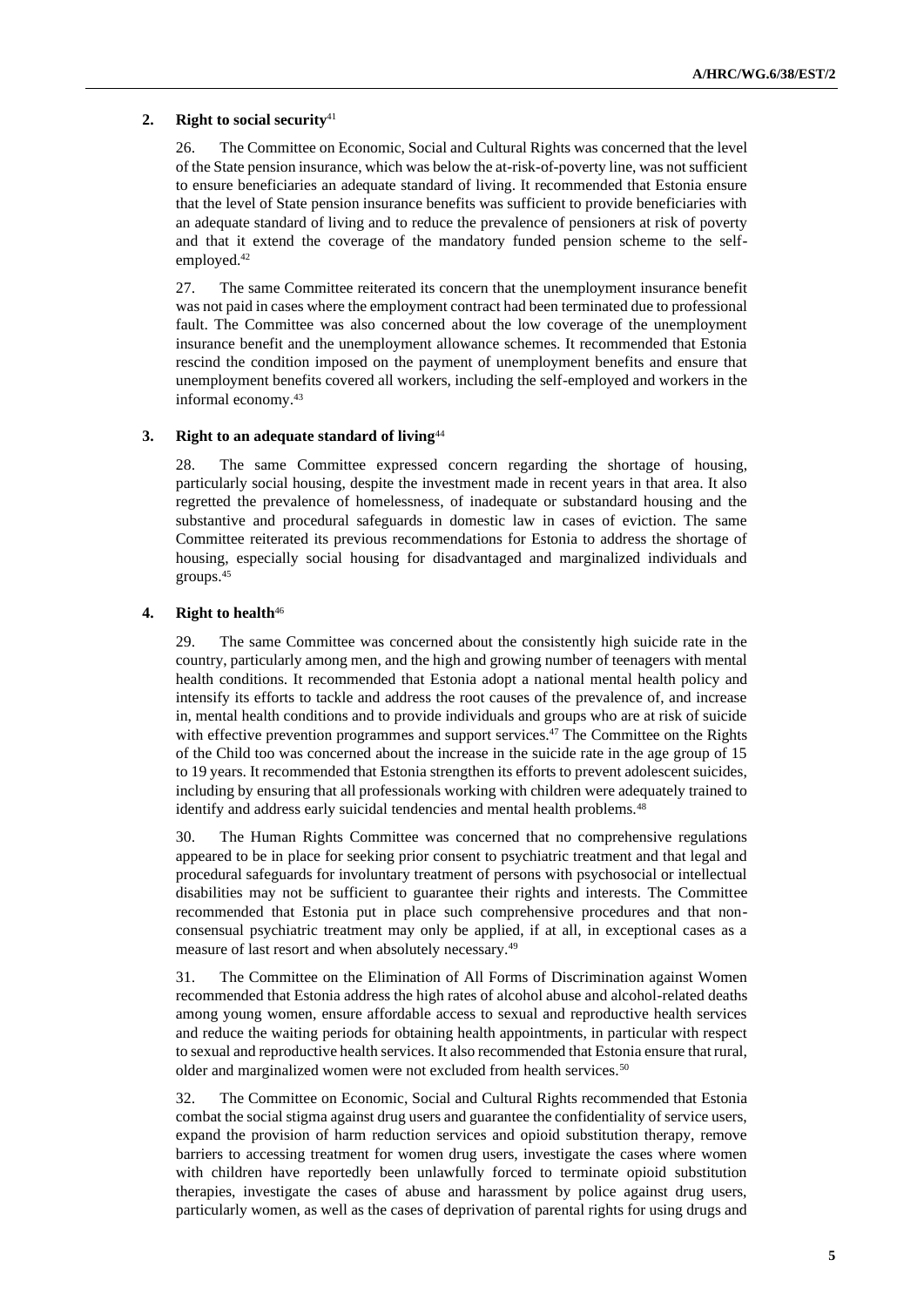punish those responsible, and stop the practice of forced drug testing in the street as well as forced drug testing through the use of urinary catheters.<sup>51</sup>

33. The Committee on the Rights of the Child was concerned that instances of drug abuse among children and adolescent were on the increase and that the absence of State regulation of rehabilitation institutions for children with addiction problems had led to reported cases of restriction of movement of the children receiving treatment. It recommended that Estonia adopt regulations concerning the organization of rehabilitation institutions for children and the activities carried out in them.<sup>52</sup>

34. The Committee on Economic, Social and Cultural Rights was concerned with the high prevalence of HIV, particularly among women and people who used drugs. It recommended that Estonia intensify its efforts to prevent new cases of HIV, improve HIV testing and the initiation of early antiretroviral treatment therapy, combat social stigma against persons living with HIV/AIDS and ensure that medical professions respect the confidentiality of medical information pertaining to HIV/AIDS status or treatment.<sup>53</sup>

35. The same Committee was also concerned at the excessive content of fluoride and boron in the water and at the significantly high radon content in groundwater in the north of the country. It urged Estonia to ensure that the content of fluoride and boron in the water remained below the limit in all water supply systems in the country and to provide all people exposed to radon-contaminated water with alternative drinking water sources as well as appropriate health care, and put in place surveillance and treatment programmes for chronic diseases known to be caused by radon. It also urged Estonia to revisit its legal regulations on radon in drinking water to ensure compliance with European Union and World Health Organization standards and to rigorously enforce existing laws on water treatment and effectively monitor compliance.<sup>54</sup>

#### **5. Right to education**<sup>55</sup>

36. UNESCO reported that secondary education was free of tuition fees only and that the national legislation did not provide free or compulsory pre-primary education. The legislation on education did not expressly proscribe discrimination in education and that, while the Basic Schools and Upper Secondary Schools Act protected from violence, corporal punishment and gender-based violence were not explicitly prohibited. UNESCO recommended that Estonia ensure that secondary education was truly free, envisage introducing at least one year of free and compulsory pre-primary education, proscribe by law all kinds of discrimination in education, combat gender stereotyping in education and explicitly prohibit corporal punishment and gender-based violence in education in national legislation.<sup>56</sup>

37. Although the Committee on the Rights of the Child commended the explicit prohibition of physical punishment of children as outlined in the 2016 Child Protection Act, it expressed concern that favourable attitudes towards corporal punishment were still dominant in Estonian society and that parents had insufficient knowledge of non-violent and positive forms of discipline.<sup>57</sup>

38. The Committee on Economic, Social and Cultural Rights remained concerned at the decrease in the net enrolment rate in primary education, the substantial increase in the number of out-of-school children, particularly among boys, the absence of uniform legal regulations for preschool education, the high proportion of young adults without professional or vocational qualifications and the lack of flexibility in the implementation of the 60 per cent quota of teaching in Estonian in the Russian-speaking secondary schools and vocational schools.<sup>58</sup>

39. The Committee on the Rights of the Child expressed similar concerns and recommended that Estonia strengthen measures to address dropout rates, especially among boys, ensure that children belonging to linguistic and ethnic minorities and children with disabilities had adequate access to education, encourage the inclusion of non-Estonianspeaking children in kindergartens and review the language policy to facilitate the transition of Russian-speaking students. It also recommended that Estonia strengthen the system of quality preschool education and increase the availability and affordability of preschool education, including for children from marginalized families.<sup>59</sup>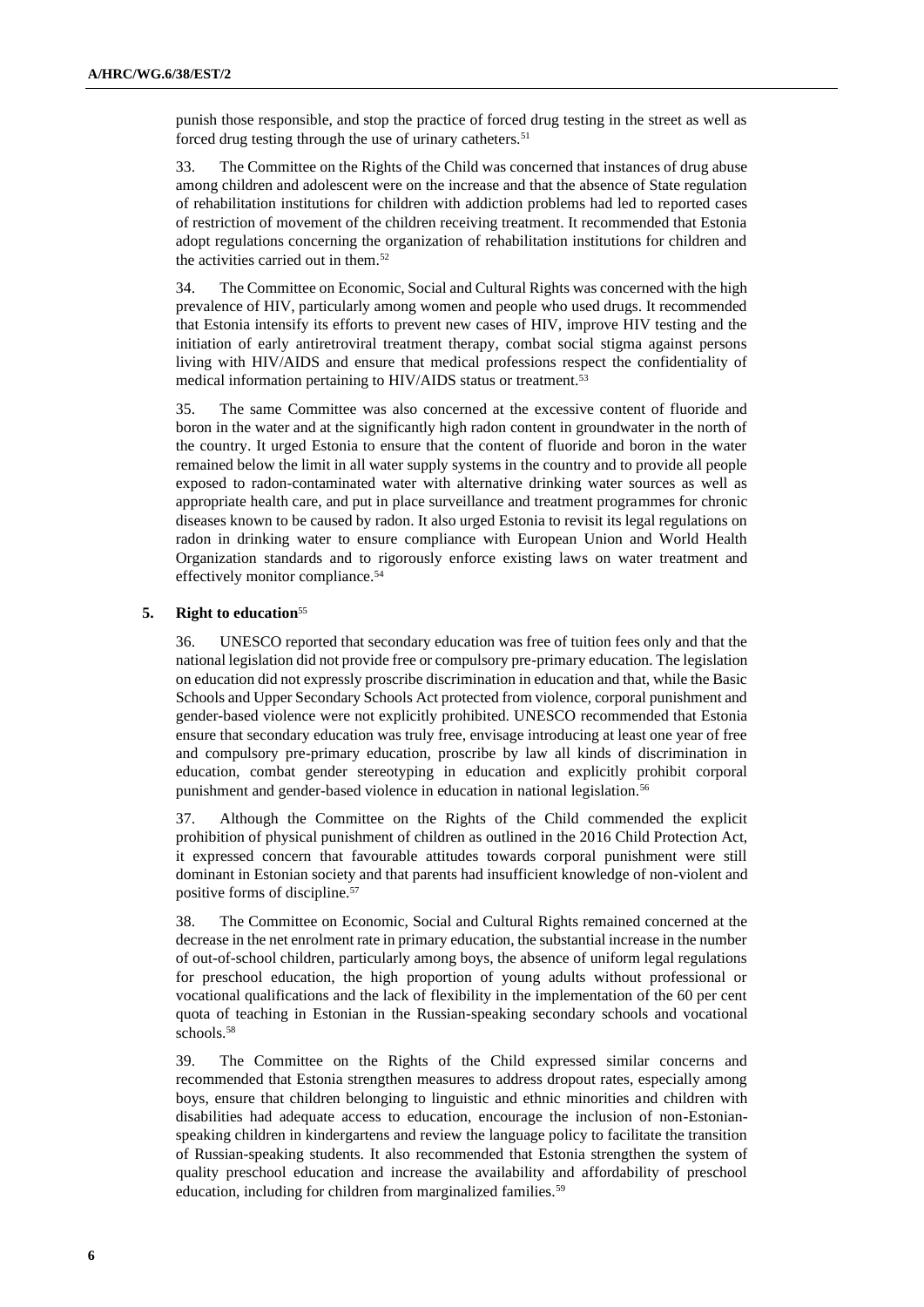40. The Committee on the Elimination of All Forms of Discrimination against Women expressed concern regarding the concentration of women and girls in traditionally femaledominated fields of study and career paths and their underrepresentation in other areas owing to persistent gender stereotypes. The Committee also expressed concern about the absence of measures to eliminate discriminatory gender stereotypes from schoolbooks and educational curricula. It recommended that Estonia strengthen its strategies to address discriminatory stereotypes and structural barriers that may deter girls from enrolling in traditionally maledominated fields of study.<sup>60</sup>

## **D. Rights of specific persons or groups**

## **1. Women**<sup>61</sup>

41. The Committee on the Elimination of All Forms of Discrimination against Women noted with concern that Estonia lacked a comprehensive national strategy for gender equality and recommended that it adopt such a strategy. It also recommended that Estonia further strengthen its machinery for the advancement of women by providing adequate human, technical and financial resources at the central and municipal levels and by strengthening accountability mechanisms for achieving gender equality, as well as the mandate and political authority of the Equality Policies Department of the Ministry of Social Affairs.<sup>62</sup>

42. The same Committee noted with concern the increase in gender-based violence against women and the absence of a law on domestic violence. Furthermore, it was concerned that rape was narrowly defined and that sexual harassment was not specifically criminalized in the Penal Code.<sup>63</sup> It recommended that Estonia amend the Penal Code to review the definition of rape and to specifically criminalize sexual harassment.<sup>64</sup>

43. The Human Rights Committee recommended that Estonia take effective measures to encourage reporting violence against women to law enforcement authorities and to ensure the safety of women who came forward.<sup>65</sup> The Committee on the Elimination of All Forms of Discrimination against Women recommended that Estonia strengthen the enforcement of court decisions, in particular those that concerned protection orders or emergency protection orders for women who were victims of gender-based violence.<sup>66</sup>

44. The Committee on Economic, Social and Cultural Rights expressed concern regarding the high incidence of domestic violence despite its criminalization in the Penal Code. It recommended that Estonia adopt a special law on domestic violence and intensify its efforts, through the implementation of the national strategy for the prevention of violence for 2015– 2020 and the Victim Support Act, with a view to encouraging the reporting of domestic violence. It also recommended ensuring that all reported cases were promptly and thoroughly investigated and perpetrators punished, providing survivors with all the necessary legal, medical, financial and psychological support and raising public awareness of the seriousness and criminal nature of domestic violence.<sup>67</sup> The Committee on the Elimination of All Forms of Discrimination against Women too recommended that Estonia establish an effective strategy to prevent domestic violence, as well as a multisectoral national referral mechanism involving judges, local police, social and health workers and other stakeholders for victims of domestic violence. It also recommended that the Family Law Act be amended to ensure that the occurrence of domestic violence was always taken into consideration in determining custody of children, train child protection agencies on domestic violence and ensure that experts on violence against women were heard in child custody proceedings.<sup>68</sup>

45. The Committee on Economic, Social and Cultural Rights was concerned about the persistence of gender stereotypes, gender segregation in the labour market and in education and the fact that the greater burden of family responsibilities was borne by women. It recommended that Estonia eliminate gender stereotypes, combat gender segregation in the labour market, create an enabling environment and opportunities for female students to pursue education in science, technology, engineering and mathematics and promote the equitable sharing of family responsibilities between men and women.<sup>69</sup> The Committee on the Elimination of All Forms of Discrimination against Women made similar recommendations.70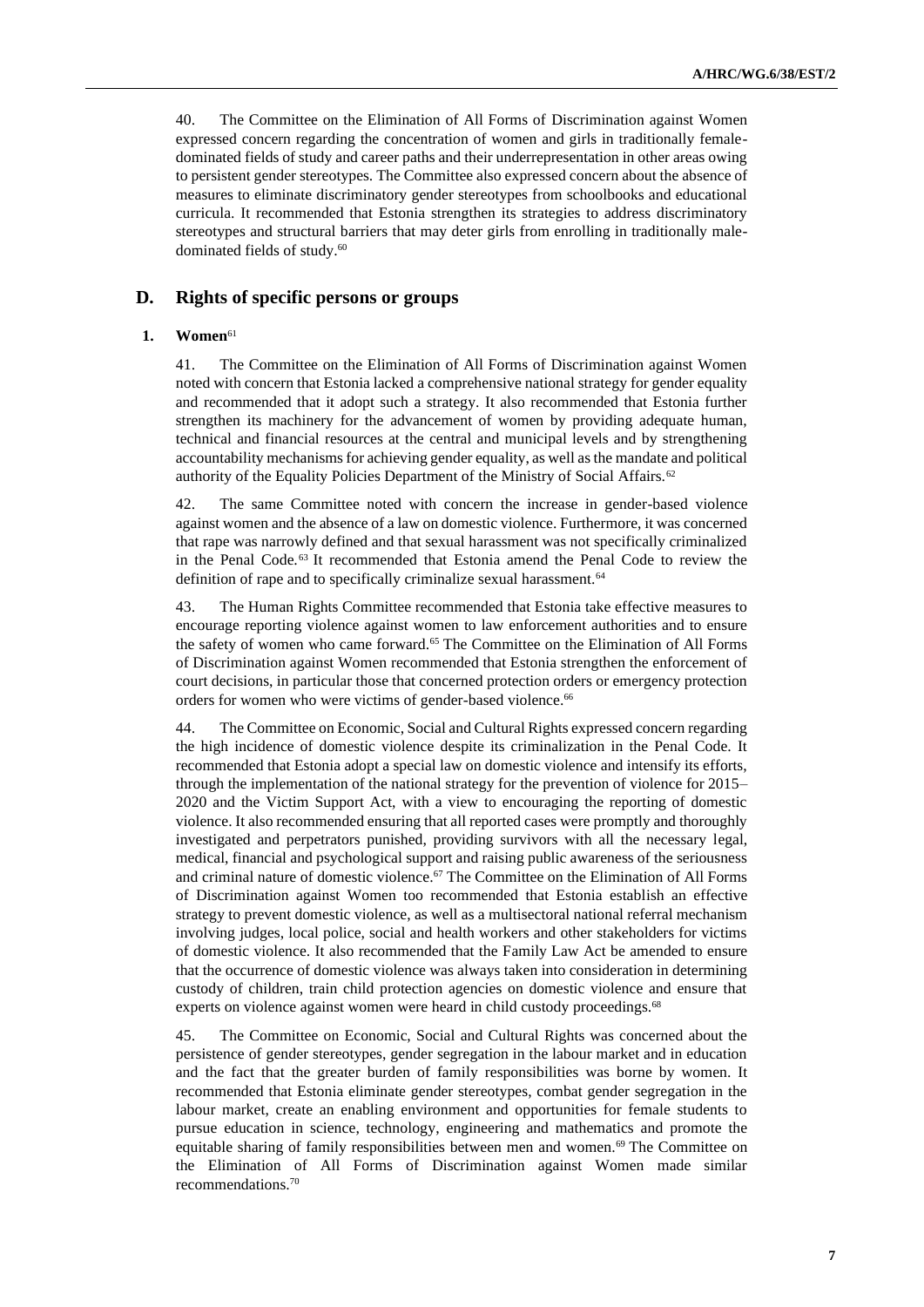46. The Committee on the Elimination of All Forms of Discrimination against Women expressed concern about the lack of an effective mechanism for bringing complaints about sexual harassment in the workplace to allow for cases to be taken to the court ex officio. The Committee recommended that Estonia amend the Gender Equality Act to mandate the Labour Inspectorate to monitor the implementation of the principle of equal pay for work of equal value and that it introduce effective sanctions against employers who violate the Gender Equality Act.<sup>71</sup> The Human Rights Committee recommended that Estonia consider granting standing to that Gender Equality and Equal Treatment Commissioner in domestic court proceedings relating to discrimination.<sup>72</sup> The Committee on Economic, Social and Cultural Rights made a similar recommendation.<sup>73</sup>

47. The Committee on the Elimination of All Forms of Discrimination against Women expressed concern about the decrease in the number of women parliamentarians and women in the local administrative bodies, the absence of targeted measures and the underrepresentation of women in appointed political positions and in State-owned companies. It recommended that Estonia adopt targeted measures to ensure the appointment of an equal number of women and men to leadership positions in the Government, local administrative bodies, the judiciary and State-owned companies. <sup>74</sup> The Human Rights Committee made similar recommendations.<sup>75</sup>

## **2. Children**<sup>76</sup>

48. The Committee on the Elimination of All Forms of Discrimination against Women noted with concern that women in de facto unions and their children may be deprived of adequate protection of their economic rights in case of separation and that the deficiency in the enforcement of child support payments led to a high default rate by men on their payments.<sup>77</sup> The Committee on the Rights of the Child recommended that Estonia review its current legal regime governing marriage and family relations with a view to extending such legal protection to women in de facto unions and their children and that it adopt more stringent measures for the enforcement of child support orders.<sup>78</sup> The Committee on the Elimination of All Forms of Discrimination against Women noted a similar concern and recommended that Estonia adopt without delay the implementing regulation for the Registered Partnership Act of 2014 and review its current legal regime governing marriage and family relations with a view to extending the existing legal protection to women living in de facto unions.<sup>79</sup>

49. The Committee on the Rights of the Child was concerned that 22 per cent of schoolchildren had been victims of bullying and that many complaints of bullying continued to be received by the Chancellor of Justice. It was also concerned that the "Freedom from bullying" initiative faced implementation problems. The Committee recommended that Estonia evaluate the success of its anti-bullying programmes, enhance the measures taken to combat all forms of bullying and harassment and ensure the participation of children in initiatives aimed at reducing bullying.<sup>80</sup>

50. The same Committee was concerned that the prevalence of sexual abuse of children in Estonia was high, that the level of detection was low and that the existence and accessibility of support services was insufficient. It recommended that Estonia conduct awareness-raising activities to combat the stigmatization of child victims of sexual exploitation and abuse and that it ensures accessible, confidential, child-friendly and effective reporting channels for such violations. It also recommended that Estonia ensure the development of sufficient programmes and policies for the prevention, recovery and social reintegration of child victims throughout the country.<sup>81</sup>

51. The Committee on Economic, Social and Cultural Rights remained concerned that, according to the Family Law, children aged 15 years and older could, in exceptional cases, be allowed to marry by the courts. It recommended that Estonia revise its legislation to make it clear that the minimum age for marriage was 18 years for both girls and boys and that it take all measures to eliminate child marriage.<sup>82</sup> The Committee on the Rights of the Child made a similar recommendation.<sup>83</sup>

52. While welcoming the amendment of the Penal Code criminalizing the recruitment of children in the armed forces or their engagement in acts of war, the Committee on the Rights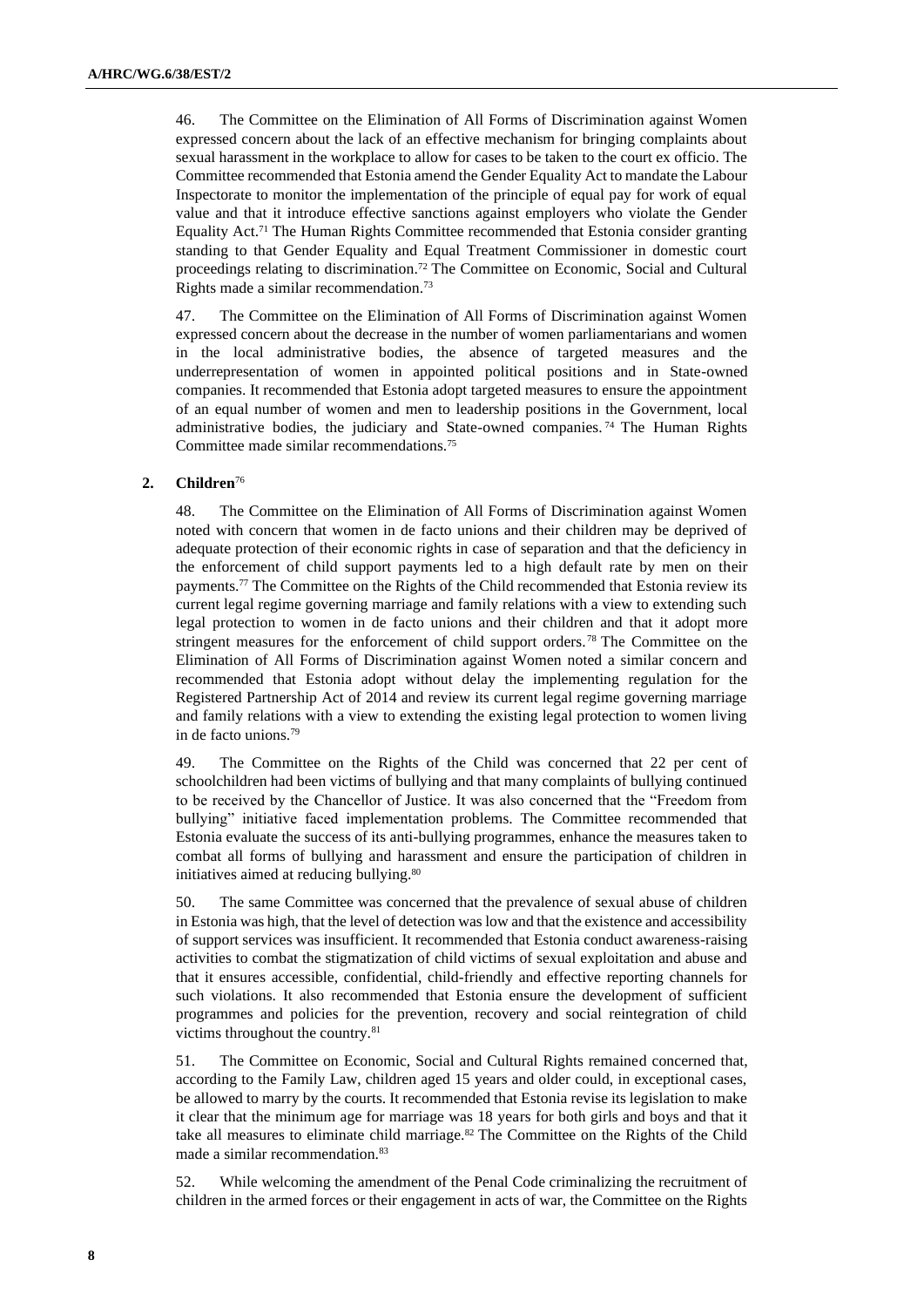of the Child noted that children from the age of 7 years may participate in the voluntary Estonian Defence League, which functioned under the auspices of the Ministry of Defence. The Committee expressed concern that the activities of the League may, in practice, include the participation of children in handling firearms. It recommended that Estonia ban the handling of firearms for children under the age of 18 years, in general, and in the League, in particular, and that it establish a system to regularly monitor the League's programme. It also recommended that Estonia establish an independent complaints mechanism for children in the League.<sup>84</sup>

#### **3. Persons with disabilities**<sup>85</sup>

53. The Committee on the Rights of the Child was seriously concerned about the insufficient protection against discrimination for children with disabilities. It recommended that Estonia amend the Equal Protection Act to provide a clear basis for protection against discrimination based on disability; strengthen measures to remove physical barriers so as to enable effective access for children with disabilities to schools and other institutions and services; take immediate measures to ensure that all children with disabilities have access to health care; set up comprehensive measures to develop inclusive education; and take measures to ensure that children with mental disabilities were not placed in reform schools along with young offenders and children with behavioural problems.<sup>86</sup>

#### **4. Minorities and indigenous peoples**<sup>87</sup>

54. The Human Rights Committee remained concerned about the remaining gaps relating to the integration of the Russian-speaking minority and the enjoyment of their rights. Estonia should strengthen legislative and policy measures aimed at addressing effectively the impact of the language policies and practices that may contribute indirectly to unequal treatment of that minority.<sup>88</sup> The Committee on Economic, Social and Cultural Rights expressed a similar concern and recommended that Estonia address that systemic discrimination due to the language barrier, particularly in the areas of employment, housing education, health care and access to services indispensable for ensuring an adequate standard of living and enjoying cultural rights.<sup>89</sup> The same Committee also recommended that Estonia remove all punitive elements of the enforcement of the Language Act and ensure the full implementation of the Integrating Estonia 2020 development plan.<sup>90</sup>

55. The Committee on the Elimination of All Forms of Discrimination against Women was concerned about the discrimination faced by Russian-speaking minorities and girls with disabilities in access to education and recommended that Estonia ensure that girls belonging to linguistic and ethnic minorities and girls with disabilities had adequate access to education, including instruction in or of their mother tongue and inclusive education, respectively.<sup>91</sup>

#### **5. Migrants, refugees, asylum seekers and internally displaced persons**<sup>92</sup>

56. The Human Rights Committee expressed concern about allegations of denial of the right to apply for asylum at border-crossing points or in transit zones, and about the limited access to effective remedies against asylum decisions taken at the border due to the lack of access to free legal counselling or assistance in suitable cases. The Committee was further concerned at reports that asylum seekers had been accused of irregular entry or stay under the second item of article 258 (1) of the Criminal Code, and that application for international protection did not preclude the initiation of criminal proceedings under said provision. Estonia should fully respect the principle of non-refoulement, provide for free legal aid to applicants for asylum and consider including adequate safeguards in the Criminal Code to ensure that individuals exercising their right to seek asylum are released from any criminal liability for illegal entry or stay.<sup>93</sup>

57. UNHCR also recommended that Estonia accelerate efforts to establish an effective protection-sensitive border entry system; ensure respect for all procedural guarantees, including access to information and legal aid, and effective legal remedy; establish an independent monitoring system at border crossing points in cooperation with relevant partners; and amend the Act on Granting International Protection to Aliens with provisions introducing the right to rebut a presumption of safety when the concepts of safe country of origin and of safe third country were applied in first-instance procedures.<sup>94</sup>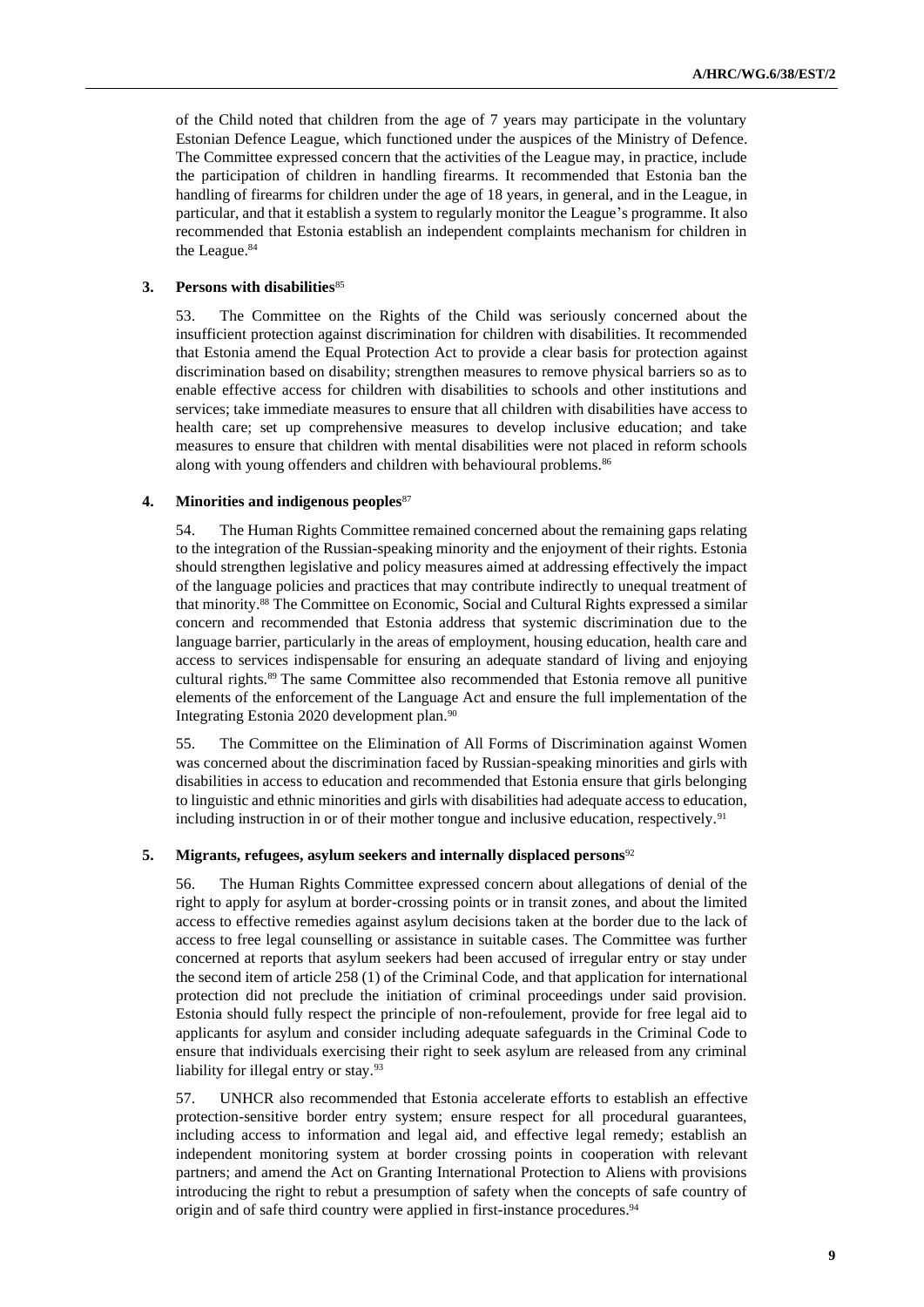58. The Committee on Economic, Social and Cultural Rights remained concerned about the poor living conditions in the reception centres for asylum seekers, the acute shortage of housing available for refugees and the absence of a comprehensive national refugee integration strategy and policy framework. It recommended that Estonia ensure that asylum seekers were accommodated in conditions that respected human dignity and that their basic economic, social and cultural needs were met. It also recommended that Estonia intensify its efforts to provide refugees with adequate housing and adopt a comprehensive national refugee integration strategy and policy framework.<sup>95</sup>

59. The Committee on the Elimination of All Forms of Discrimination against Women expressed concern regarding the growing number of single female asylum seekers at heightened risk of sexual and gender-based violence and recommended that Estonia address the special reception needs of asylum-seeking single women and establish measures for the identification and prevention of and response to sexual and gender-based violence in reception centres for asylum seekers.<sup>96</sup>

60. The Committee on the Rights of the Child recommended that Estonia put in place mechanisms to identify, at an early stage, refugee, asylum-seeking, migrant and unaccompanied children coming from countries where there were or had been armed conflicts who may have been involved in hostilities and that it develop protocols and specialized services to ensure that such children were provided with appropriate assistance for their physical and psychological recovery and social reintegration.<sup>97</sup>

61. The same Committee recommended that Estonia amend the Act on Granting International Protection to Aliens to prohibit the detention of refugee and asylum-seeking children and adopt alternatives to detention so as to allow children to remain with family members and/or guardians in non-custodial, community-based contexts. It also recommended that unaccompanied children be assigned a free and qualified lawyer immediately upon their arrival at the border and that a best interests assessment and/or best interest determination procedures be carried out at all stages of the national asylum procedure.<sup>98</sup> UNHCR made similar recommendations.<sup>99</sup>

### **6. Stateless persons**<sup>100</sup>

62. While the Committee on Economic, Social and Cultural Rights welcomed the overall achievement of Estonia in reducing the number of persons with undetermined citizenship and the amendments made to the Citizenship Law in 2015 granting Estonian citizenship to children with undetermined citizenship born in Estonia, it remained nonetheless concerned about the large number of such persons and about the amendments not applying to specific cases. It recommended that Estonia accelerate the acquisition of Estonian citizenship by persons with undetermined citizenship by removing the remaining obstacles and that it grant Estonian citizenship to stateless children born in the country regardless of their parents' legal status.<sup>101</sup> The Human Rights Committee, the Committee on the Rights of the Child, the Committee on the Elimination of All Forms of Discrimination against Women and UNHCR made similar recommendations. <sup>102</sup> In addition, UNHCR recommended that Estonia incorporate the definition of a stateless person in domestic law.<sup>103</sup>

#### *Notes*

- <sup>1</sup> Tables containing information on the scope of international obligations and cooperation with international human rights mechanisms and bodies for Estonia will be available at [www.ohchr.org/EN/HRBodies/UPR/Pages/EEIndex.aspx.](http://www.ohchr.org/EN/HRBodies/UPR/Pages/EEIndex.aspx)
- <sup>2</sup> For the relevant recommendations, see A/HRC/32/7 paras. 121.1–121.14, 122.44–22.45, 123.1– 123.21.
- <sup>3</sup> E/C.12/EST/CO/3, paras. 54–55. See also CRC/C/EST/CO/2-4, para. 53.
- <sup>4</sup> CRC/C/EST/CO/2-4, paras. 52–53.
- <sup>5</sup> CEDAW/C/EST/CO/5-6, para. 19.

- 7 Ibid., para. 25. See also UNCHR submission for the universal periodic review of Estonia, p. 4.
- <sup>8</sup> UNESCO submission for the universal periodic review of Estonia, p. 6.

<sup>6</sup> Ibid., para. 40.

<sup>9</sup> CCPR/C/115/D/2040/2011.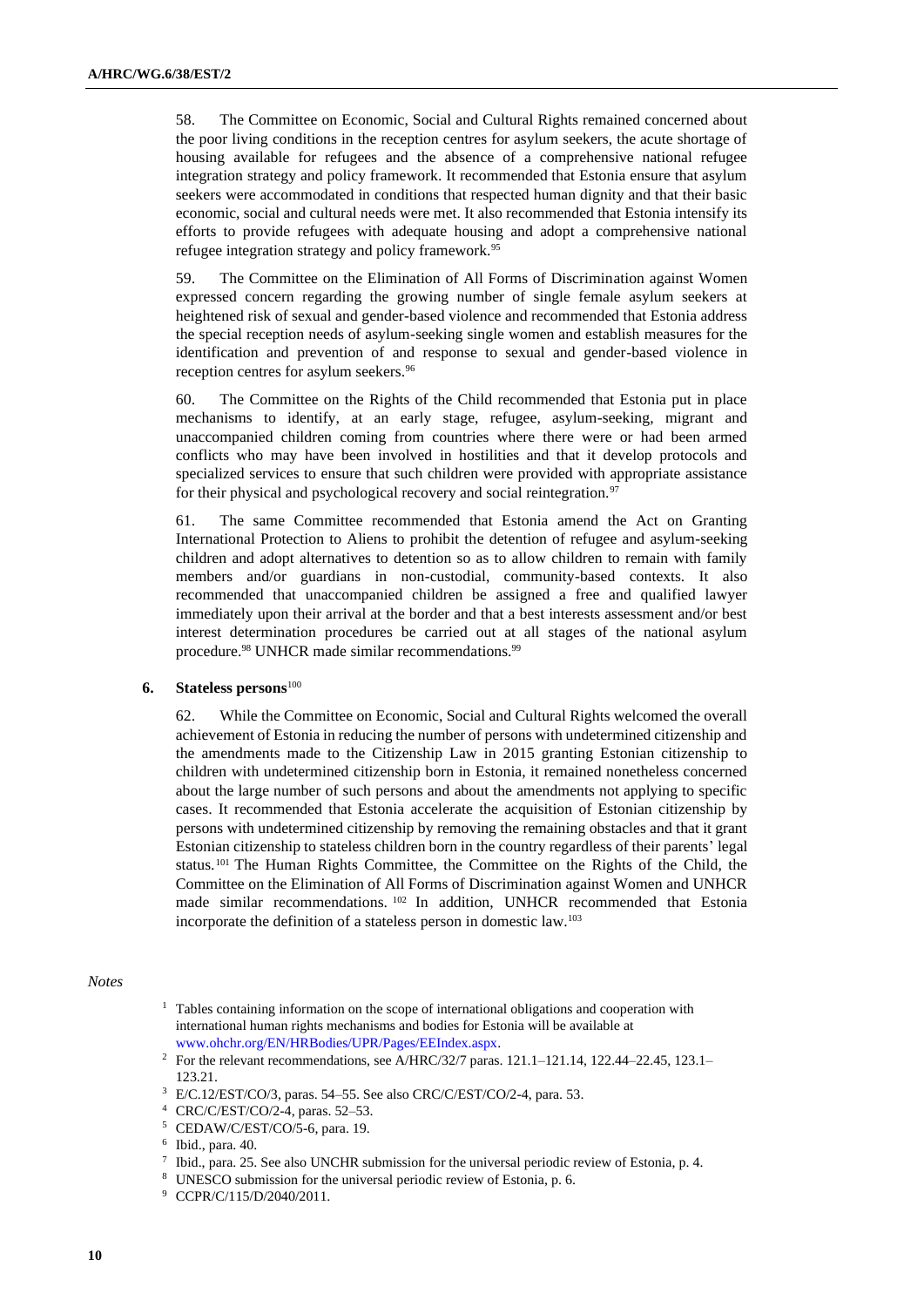- For the relevant recommendations, see A/HRC/32/7, paras. 122.15–122.37 and 123.22–123.24.
- CCPR/C/EST/CO/4, paras. 7–8.
- E/C.12/EST/CO/3, para. 7.
- CRC/C/EST/CO/2-4, paras. 12 and 13 (b).
- CEDAW/C/EST/CO/5-6, paras. 10–11.
- CRC/C/EST/CO/2-4, paras. 6 and 7.
- For the relevant recommendations, see A/HRC/32/7, paras. 122.36–122.37, 122.46–122.49, 122.55– 122.67, 122.73–122.82, 122.85, 123.25, 123.28–123.34 and 123.36–123.40.
- <sup>17</sup> CCPR/C/EST/CO/4, paras. 9 and 11.
- E/C.12/EST/CO/3, paras. 10–11.
- <sup>19</sup> For the relevant recommendations, see A/HRC/32/7, para. 123.26.
- E/C.12/EST/CO/3, paras. 36–37.
- <sup>21</sup> For relevant recommendations, see A/HRC/32/7, paras. 122.83-122.84, 122.105-122.107 and 123.43.
- CCPR/C/EST/CO/4, para. 20.
- Ibid., paras. 21–22.
- Ibid., paras. 25–26.
- <sup>25</sup> For relevant recommendations, see A/HRC/32/7, para. 122.104.
- CRC/C/EST/CO/2-4, paras. 48–49.
- <sup>27</sup> For relevant recommendations, see A/HRC/32/7, paras. 122.61, 122.63–122.64, 122.66, 122.68– 122.70, 122.72, 122.114 and 123.47–123.49.
- CCPR/C/EST/CO/4, paras. 12 and 14.
- <sup>29</sup> Letter dated 27 May 2016 from the Special Rapporteur on the promotion and protection of the right to freedom of opinion and expression, the Special Rapporteur on the rights to freedom of peaceful assembly and of association and the Special Rapporteur on the situation of human rights defenders addressed to the Permanent Mission of Estonia to the United Nations Office and other international organizations in Geneva. Available from
- https://spcommreports.ohchr.org/TMResultsBase/DownLoadPublicCommunicationFile?gId=15493.
- <sup>30</sup> For relevant recommendations, see A/HRC/32/7, paras. 122.98–122.103 and 123.42.
- CEDAW/C/EST/CO/5-6, paras. 20–21.
- <sup>32</sup> For relevant recommendations, see A/HRC/32/7, para. 123.45.
- CCPR/C/EST/CO/4, paras. 29–30.
- CRC/C/EST/CO/2-4, paras. 36–37.
- For relevant recommendations, see A/HRC/32/7, paras. 122.43, 122.50–122.52 and 122.55–122.57.
- E/C.12/EST/CO/3, paras. 22–23.
- Ibid., paras. 26–27.
- CCPR/C/EST/CO/4, para. 32.
- E/C.12/EST/CO/3, paras. 24–25.
- Ibid., paras. 20–21.
- <sup>41</sup> For relevant recommendations, see A/HRC/32/7, paras. 122.43 and 122.108.
- E/C.12/EST/CO/3, paras. 28–29.
- Ibid., paras. 30–31.
- For the relevant recommendation, see A/HRC/32/7, para. 122.43.
- E/C.12/EST/CO/3, paras. 38–39.
- For the relevant recommendation, see A/HRC/32/7, para. 122.123.
- E/C.12/EST/CO/3, paras. 42–43.
- CRC/C/EST/CO/2-4, paras. 40–41.
- CCPR/C/EST/CO/4, paras. 23–24.
- CEDAW/C/EST/CO/5-6, para. 31.
- E/C.12/EST/CO/3, para. 45.
- CRC/C/EST/CO/2-4, paras. 42–43.
- E/C.12/EST/CO/3, paras. 46–47.
- Ibid., paras. 40–41.
- For relevant recommendations, see A/HRC/32/7, paras. 122.109–122.113.
- UNESCO submission, pp. 1 and 4–6.
- CRC/C/EST/CO/2-4, para. 26.
- E/C.12/EST/CO/3, para. 48.
- CRC/C/EST/CO/2-4, paras. 44–45.
- CEDAW/C/EST/CO/5-6, paras. 26–27.
- <sup>61</sup> For relevant recommendations, see A/HRC/32/7, paras. 122.85–122.95 and 123.41.
- CEDAW/C/EST/CO/5-6, paras. 12–13.
- Ibid., para. 18.
- Ibid., para. 19.
- CCPR/C/EST/CO/4, para. 18.